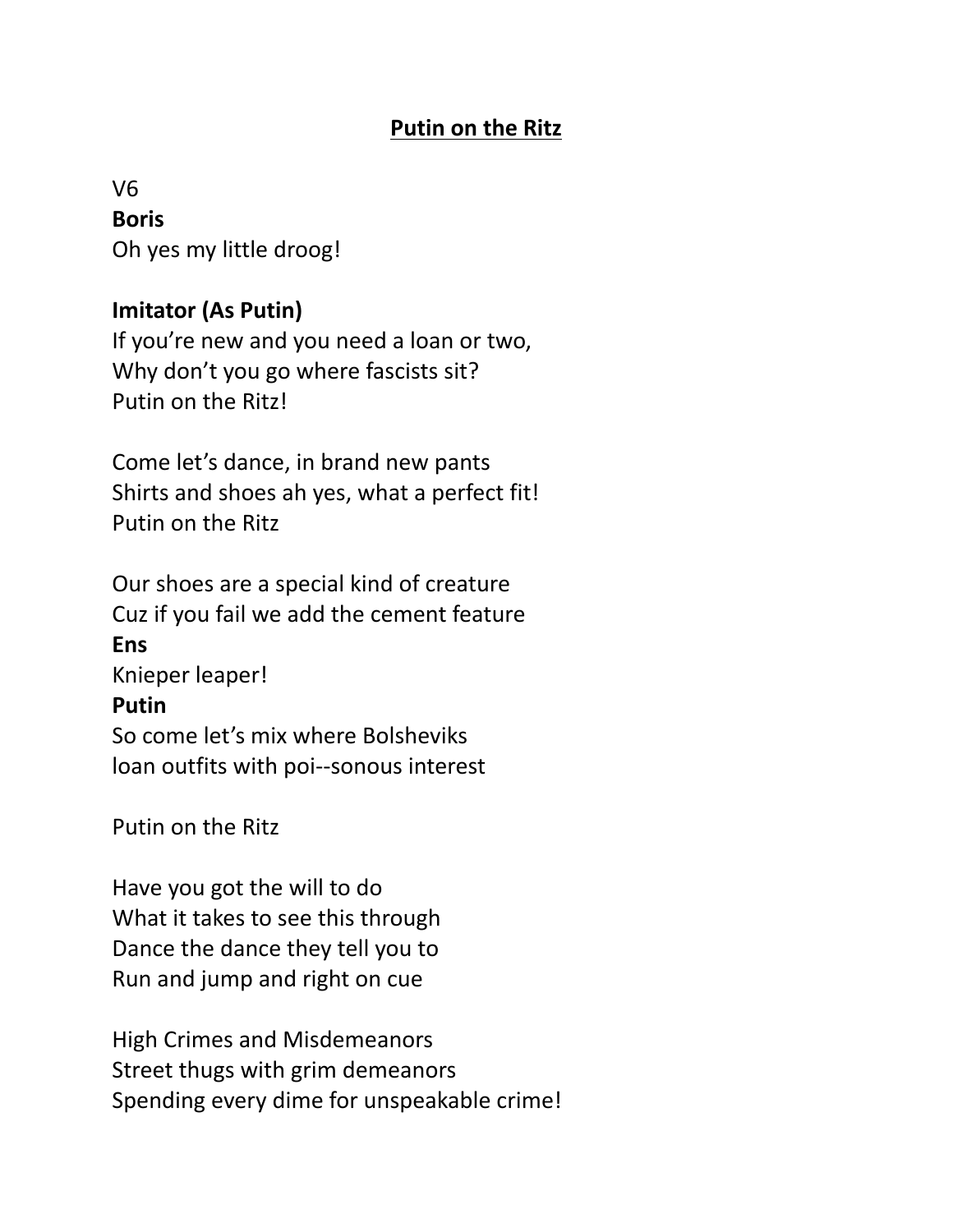So… if you're new and you need a loan or two Sign here and bark like Pavlov's bitch Putin on the Ritz Gotta dance! **Boris** No really, you gotta dance! **Putin**

#### **TAP DANCE SOLO**

You know, we are not so dissimilar you and I You have Trump We have Yanukovich No difference!

You have kool aid, we have gulag?

Sounds the same – maybe a little different heh heh

You have Freedom of Expression We have Freedom of Oppression What is two letters between friends?

#### **END BREAK SOLO**

BEGIN 2nd TIME THROUGH **Putin** Donny boy sure glad you're not Obama But if you fail -- **Ens** *prehstí* -- **Putin**